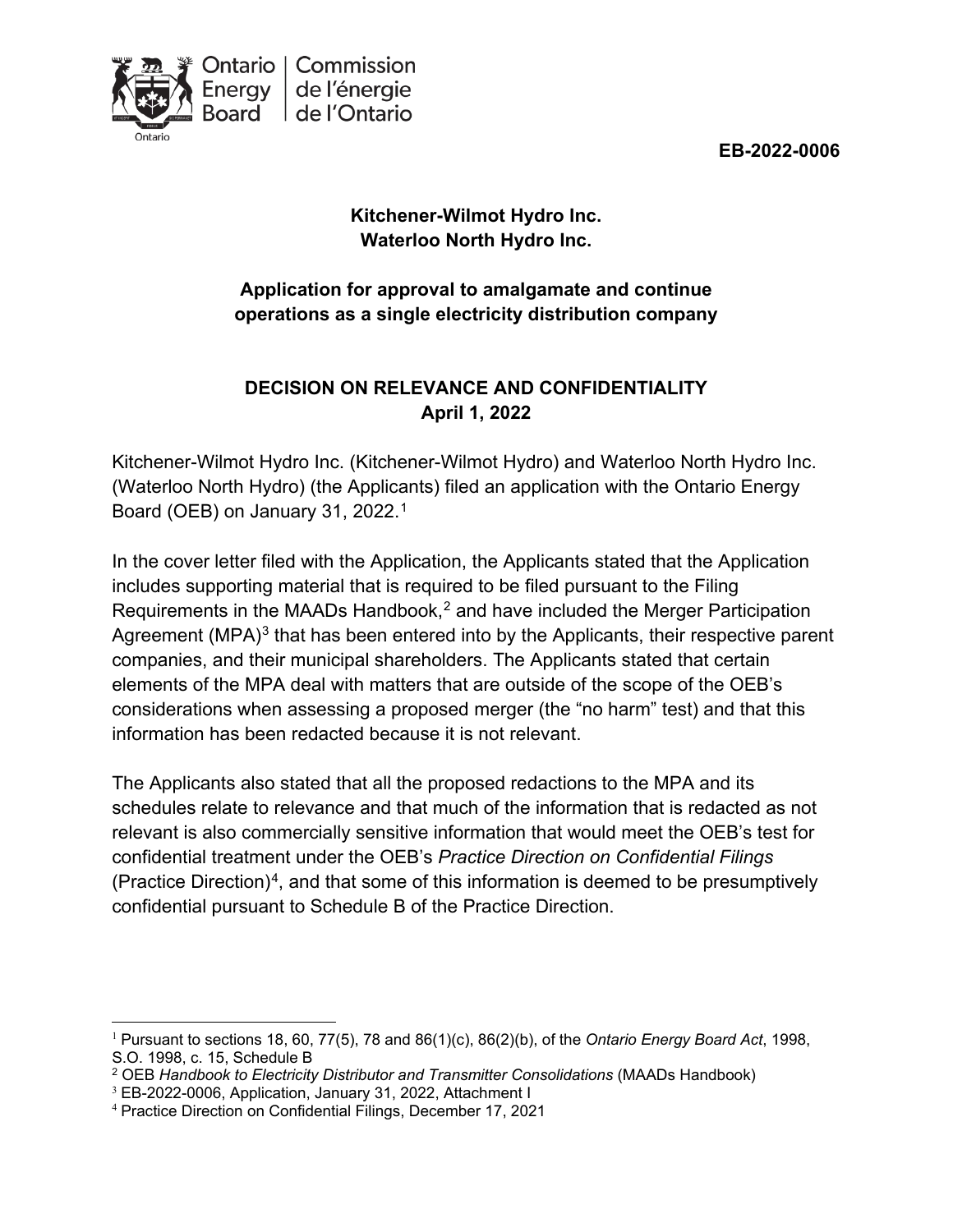### **Findings**

The OEB's findings on relevance and confidentiality are outlined and grouped into categories as indicated below.

#### Information Already on the Public Record

With respect to the redacted definitions in Section 1.1 of the MPA, the OEB finds that the redacted information on pages 4-5 is already disclosed in the public version of the application.<sup>[5](#page-1-0)</sup> Similarly, the second redaction on page 16, is also disclosed in the public version of the application.<sup>[6](#page-1-1)</sup> Therefore, this information does not require redaction.

### Redactions for Non-Relevance

With respect to the redactions in sections 4.13(i) & 5.13(i) (Excise Tax Act registration numbers) on pages 35 and 55 of the MPA, the OEB finds that this information is of no probative value. The information can remain redacted.

With respect to Schedule 2.6(A)(IV) (Illustrative Example of Adjustments), the OEB finds that this information has no probative value and it can remain redacted.

#### Not Commercially Sensitive

With respect to the redacted definitions on pages 6 and 11 of section 1.1, and the redacted information in sections 4.15 & 5.15 on pages 36 and 56 of the MPA the OEB does not agree with the Applicants' submission that the information needs to be redacted based on irrelevance. Furthermore, the redacted information is not commercially sensitive as it only relates to materiality thresholds. Therefore, this information will be provided on the public record.

#### Not Personal Information or Commercially Sensitive

*MPA Schedule 4.1, Sub-schedule 4.10 and MPA Schedule 5.1, Sub-schedule 5.10(b)*

The Applicants requested confidential treatment for the information regarding the list of directors for Kitchener Energy Solutions Inc. and Alliance Metering Solutions Inc.

<span id="page-1-0"></span><sup>5</sup> Application page 19

<span id="page-1-1"></span><sup>6</sup> Application, PDF page 540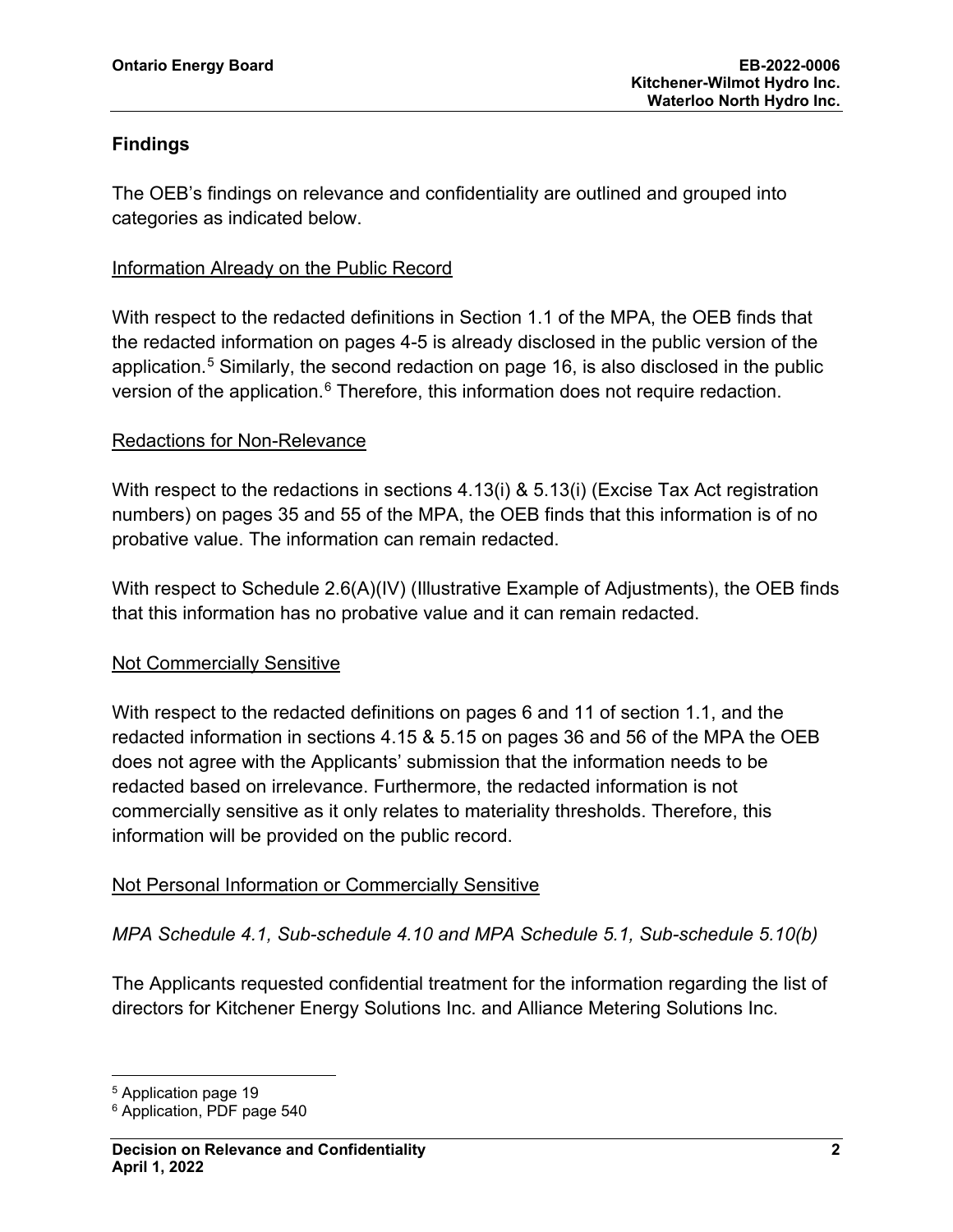The OEB finds that the redacted information is not commercially sensitive or personal information as defined in the *Freedom of Information and Protection of Privacy Act* (FIPPA) *[7](#page-2-0)* and does not require confidential treatment.

#### Commercially Sensitive

In this section, the OEB addresses the various redactions of information which the Applicants submitted are not relevant to the OEB's no harm test and are also commercially sensitive information.

While the OEB does not agree that the redacted information is clearly irrelevant, the OEB does agree that the following information is commercially sensitive and will be treated as confidential:

• *Section 1.1 - Defined Terms*

The OEB finds that the following information in section 1.1 is commercially sensitive and will be treated as confidential: the definitions of "KPC Valuation", "KPC Shareholder Agreement" (MPA, page 10) and "Waterloo North Group Valuation" (MPA, page 16).

- *Sections 2.5(a)(i)(B) & 2.5(b)(i)(E) - Calculation of Adjustments*
- *Section 2.5(c) - Valuations and Net Balances of the Applicants' Subsidiaries*
- *Section 4.4 - Legal and Beneficial Ownership of the Applicants' Subsidiaries*
- *Sections 5.4(i), 5.4(g), 5.4(h) - Legal and Beneficial Ownership of the Applicants Subsidiaries*
- *Sections 6.1(a)(ii)(A) & 6.2(a)(ii)(A) - Independent Contractor Engagements*
- *Sections 8.4, 8.5 & 8.7(a) - Indemnities, Limitations and Time Limitations for Indemnity claims*
- *Schedule 1.1 - Form of Shareholders Agreement*

<span id="page-2-0"></span><sup>7</sup> R.S.O. 1990, c. F31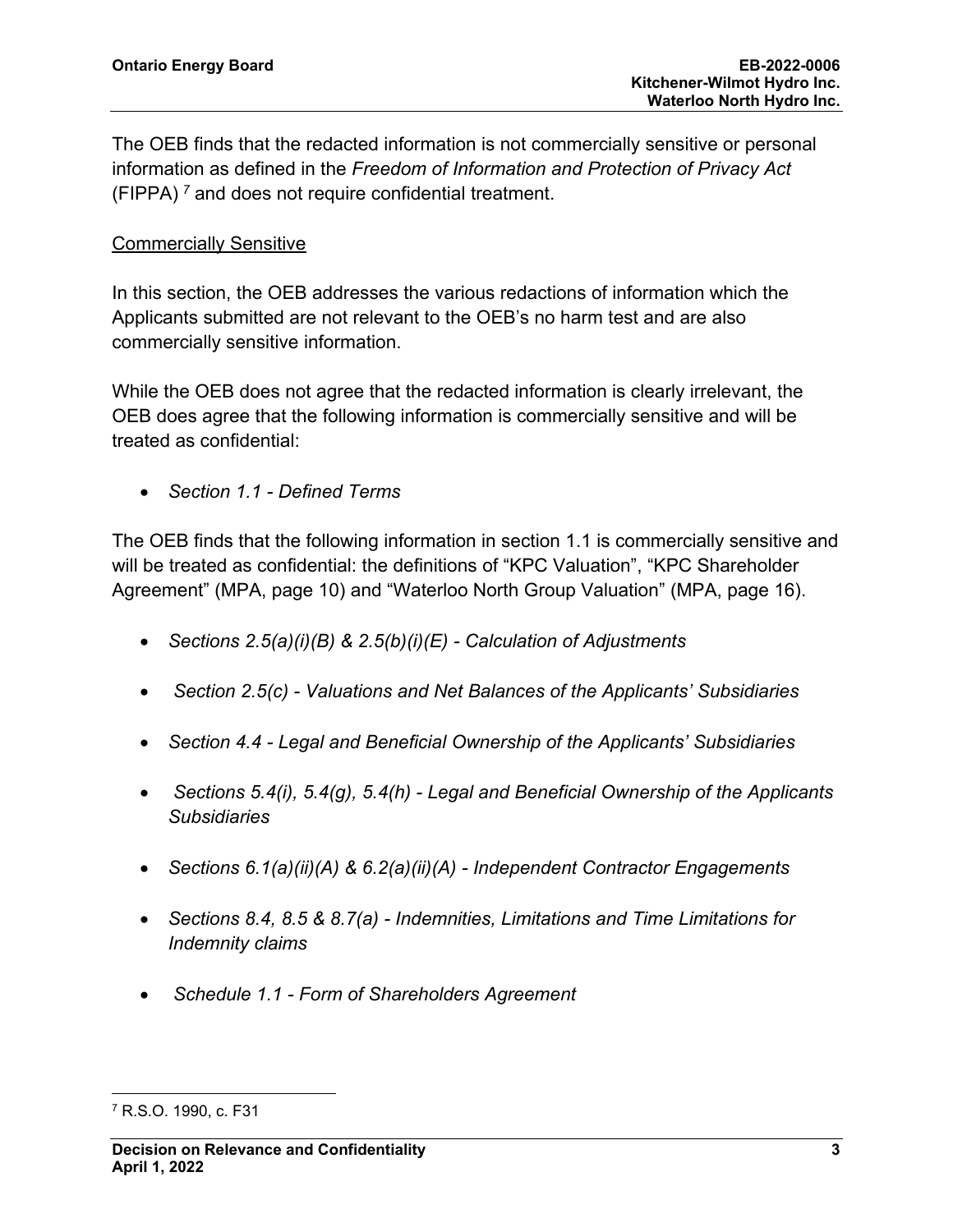- *Schedule 2.6(B), section B.3 & section C.3 - Class A and B Special Share Redemption Processes & Redemption Amounts*
- *MPA, sub-schedule 4.12 (financial statements of KPC) and sub-schedule 5.12 (financial statements of Waterloo North Hydro Holding Corporation)*

The above-noted information will be treated as confidential and any party that wishes to review the confidential version of the Merger Participation Agreement will file a Declaration and Undertaking, as provided for in the OEB *Practice Direction on Confidential Filings. [8](#page-3-0)*

# **THE ONTARIO ENERGY BOARD ORDERS THAT:**

- 1. The Applicants shall file with the OEB revised public and confidential versions of the Merger Participation Agreement reflecting the OEB's findings, by **April 6, 2022.**
- 2. The Applicants shall provide the revised public version to all parties and the revised confidential version to each party that executes the OEB's Declaration and Undertaking.

#### **How to File Materials**

Parties are responsible for ensuring that any documents they file with the OEB, such as applicant and intervenor evidence, interrogatories and responses to interrogatories or any other type of document, **do not include personal information** (as that phrase is defined in the *Freedom of Information and Protection of Privacy Act*), unless filed in accordance with rule 9A of the OEB's *[Rules of Practice and Procedure](https://www.oeb.ca/industry/rules-codes-and-requirements/rules-practice-procedure)*. Please quote file number, **EB-2022-0006**, for all materials filed and submit them in searchable/unrestricted PDF format with a digital signature through the OEB's web portal at [https://p-pes.ontarioenergyboard.ca/PivotalUX/.](https://p-pes.ontarioenergyboard.ca/PivotalUX/)

- Filings should clearly state the sender's name, postal address, telephone number, fax number and e-mail address.
- Please use the document naming conventions and document submission standards outlined in the [Regulatory Electronic Submission System \(RESS\)](https://www.oeb.ca/sites/default/files/RESS-Document-Guidelines-202006.pdf)  [Document Guidelines](https://www.oeb.ca/sites/default/files/RESS-Document-Guidelines-202006.pdf) found at [www.oeb.ca/industry.](https://www.oeb.ca/industry/tools-resources-and-links/filing-systems)

<span id="page-3-0"></span><sup>8</sup> Revised December 17, 2021